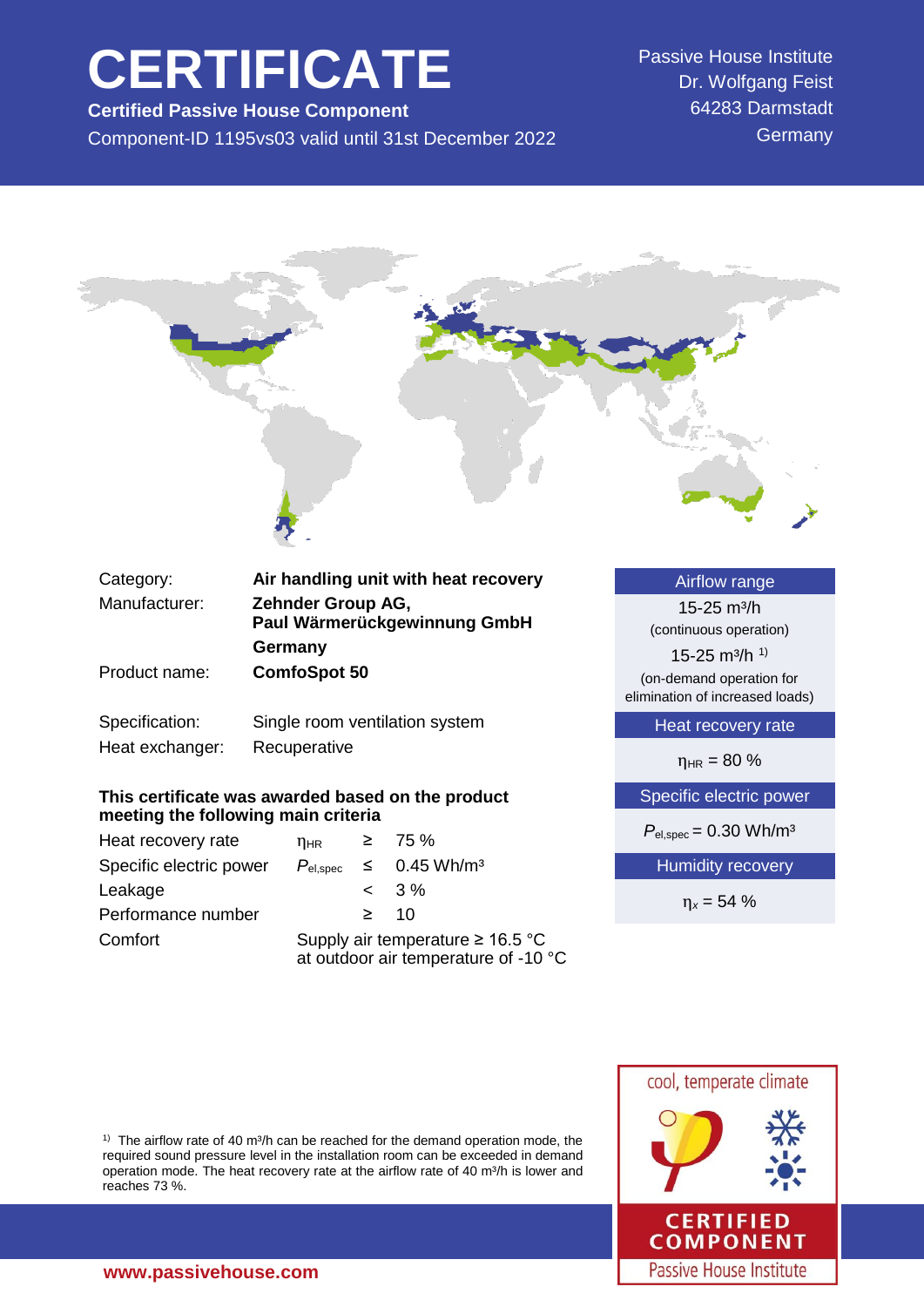**Zehnder Group AG, Paul Wärmerückgewinnung GmbH** August-Horch-Straße 7, 08141 Reinsdorf, Germany  $\mathbf{F}$  +49 (0) 375 303505 - 0  $\vert\mathbf{F}\vert$  info@paul-lueftung.de  $\vert\mathbf{F}\vert$  http://www.zehnder-systems.com

# **Humidity recovery**

**2/5 Humidity recovery**<br> **2/4 Example 120 <b>Concernance Concernance Concernance Concernance Concernance Concernance Concernance Concernance Concernance Concernance Concernance Concernance Concernance Concernance Concer** Indoor air humidity can be increased by using a system with moisture recovery in a cool, temperateclimate, especially during the winter. These higher humidity levels will reduce evaporation from building elements and furniture during the heating period and thus have a positive effect on the building's heating demand. In order to account for this effect, the heat recovery efficiency is increased by a certain percentage, depending on the achieved level of moisture recovery.

Humidity recovery η*<sup>x</sup>* = 54 %

- Adjustment of airflow by means of moisture control:
	- $\checkmark$  Since the moisture recovery of the heat exchanger exceeds a humidity ratio of 0.6, humidity controlled volume flow adjustment is required in order to avoid damage due to temporarily excessive indoor air humidity.
	- $\checkmark$  This function can be realized on this device by use of the optional accessory "Feuchte-Sensorik-Modul".
- **Application of moisture recovery:** 
	- $\checkmark$  In cool temperate climates, heat exchangers with moisture recovery should generally only beused if the moisture load inside the building is comparatively low (e.g. in a residential building with an occupancy rate significantly below the average).
	- If moisture recovery  $> 60$  % is to be used in a building with an average occupancy rate and typical use, the energy balance of the building is to be calculated with an increased airflow rate.
	- $\checkmark$  Adjustment of airflow by means of moisture control is required, even though that in case of low internal moisture the increased airflow rate is not needed often.

#### **Passive House comfort criterion**

Temporarily lower supply air temperatures (10 °C) might occur due to the type of heat exchanger and frost protection strategy. Once the frost protection is active, the supply air temperature increases again to more than 16.5 °C.

#### **Efficiency criterion (heat recovery rate)**

The effective heat recovery rate is measured at a test facility using balanced mass flows of the outdoor and exhaust air. The boundary conditions for the measurement are documented in the testing procedure.

$$
\eta_{HR} = \frac{(\theta_{ETA} - \theta_{EHA}) + \frac{P_{el}}{\dot{m} \cdot c_p}}{(\theta_{ETA} - \theta_{ODA})} + 0.08 \cdot \eta_x
$$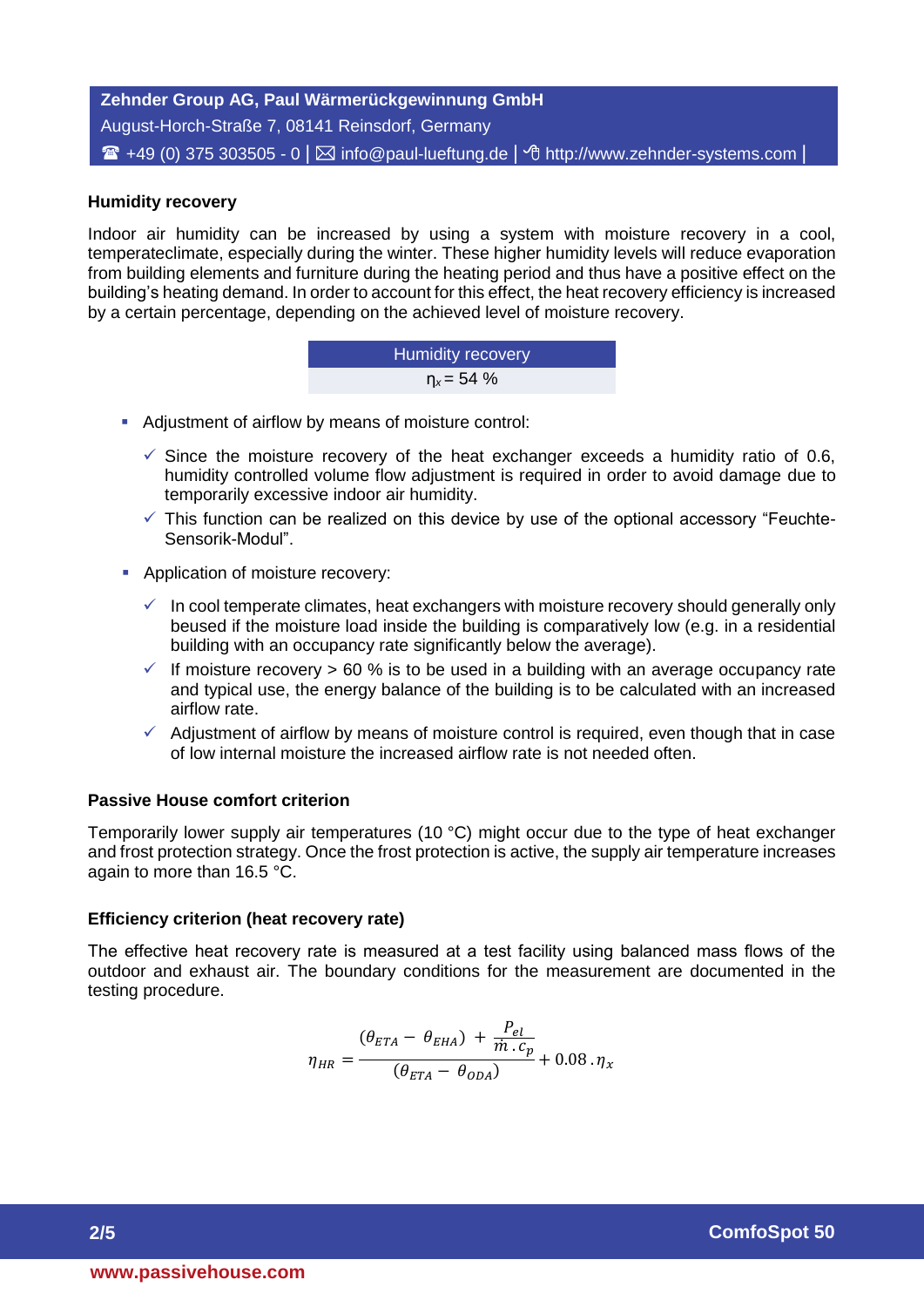with

- *ηHR* Heat recovery rate in %
- *θETA* Extract air temperature in °C
- *θEHA* Exhaust air temperature in °C
- *θODA* Outdoor air temperature in °C
- *P*el Electric power in W
- $\dot{m}$  Mass flow in kg/h
- *c<sup>p</sup>* Specific heat capacity in Wh/(kg.K)
- *η<sup>x</sup>* Humidity recovery in %

for  $n_x$  > 60 %, the heat recovery increase (0.08 .  $n_x$ ) is limited to a maximum of 4.80 %

Heat recovery rate  $n_{HR} = 80 \%$ 

# **Efficiency criterion (electric power)**

The unit was examined with the following conditions, which correspond to the standard installation situation of the unit: Outdoor air and exhaust air free air intake and discharge, extract air free air intake, supply air free discharge.

**5** Specific electric power  
\n
$$
P_{\text{el,spec}} = 0.30 \text{ Wh/m}^3
$$

#### **Efficiency ratio**

The efficiency ratio provides information about the overall energy performance of the respective ventilation unit. It specifies the achieved reduction in ventilation heat losses by using a ventilation unit with heat recovery rather than without.

**Example 12 Efficiency ratio** 
$$
\epsilon_{L} = 0.66
$$

#### **Leakage**

The leakage airflow must not exceed 3 % of the average airflow of the unit's operating range. The internal leakages have been determined with the tracer-gas method based on DIN EN 13141-8.

| Internal leakage | <b>External leakage</b> |
|------------------|-------------------------|
| $2.35\%$         | $3.27\%$                |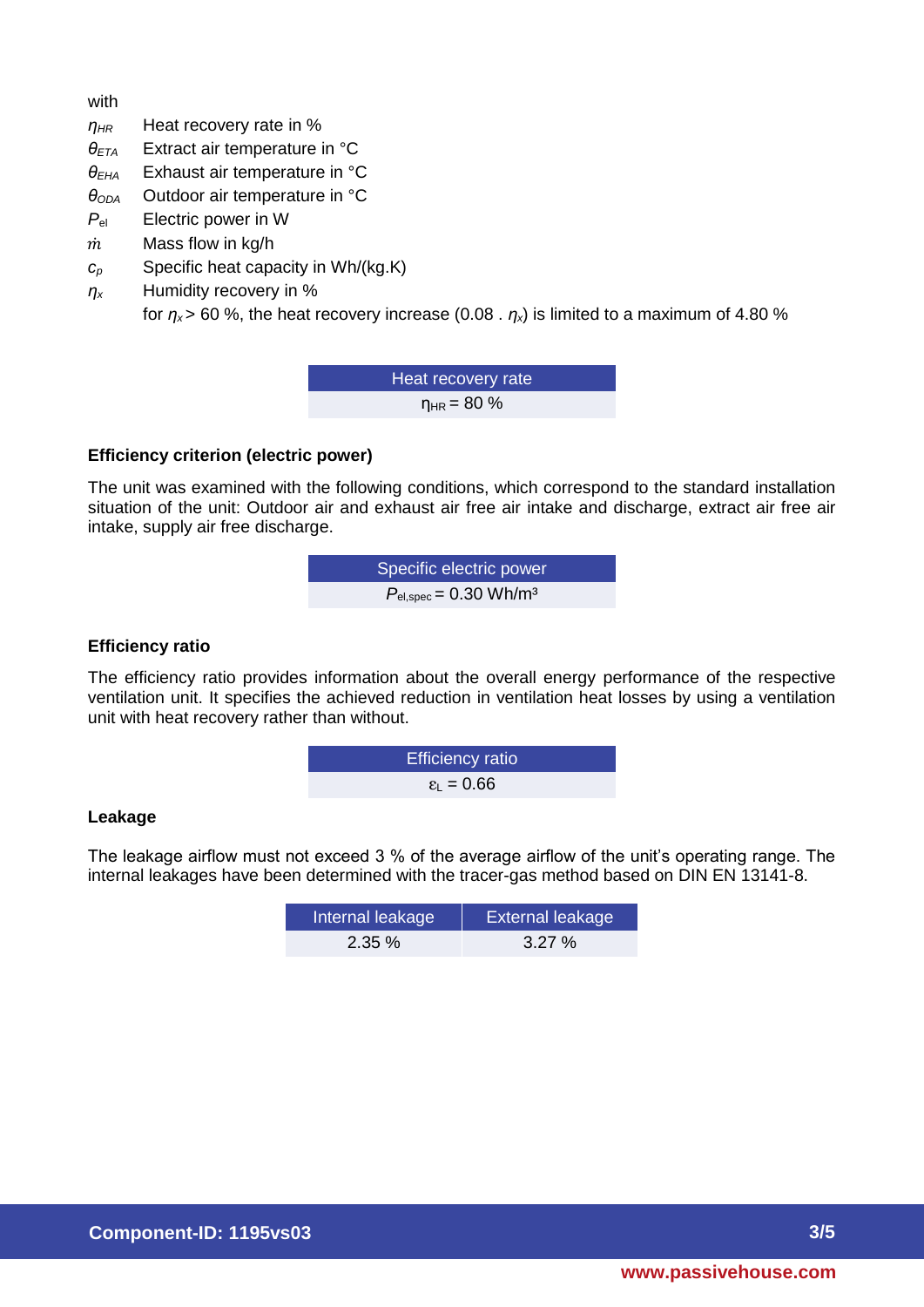### **Settings and airflow balance**

It must be possible to adjust the balance between the exhaust airflow rate and the outdoor airflow rate for all units.

- This unit is certified for airflow rates of 15-25 m<sup>3</sup>/h (continuous operation) resp. 15-25 m<sup>3</sup>/h (on-demand operation for elimination of increased loads).
- Balancing of the airflow rates of the unit is possilbe.
- The standby power consumption of this device makes 0.5 W.
- After a power failure, the device will automatically resume operation.

# **Acoustical testing**

Since it can be assumed that the unit will be installed in a functional or secondary room, the sound pressure level in installation room should be restricted to 30 dB(A). The following sound levels for the unit with second room connection have been determined depending on the airflow rate:

| <b>Airflow rate</b>             | Sound power level $L_W$ |
|---------------------------------|-------------------------|
| $15 \text{ m}^3$ /h             | 22.7 $dB(A)$            |
| $25 \text{ m}^3$ /h             | $32.2$ dB(A)            |
| $30 \text{ m}^3/h$              | $34.5$ dB(A)            |
| $40 \; \mathrm{m}^3/\mathrm{h}$ | 40.7 $dB(A)$            |
| $55 \text{ m}^3$ /h             | 46.5 $dB(A)$            |

The criteria for the sound pressure level (30 dB(A)) in the specific installation room with an equivalent room absorption area of 10 m<sup>2</sup> are met up to an airflow rate of 25 m<sup>3</sup>/h (continuous operation).

# **Indoor air quality**

This unit is to be equipped with following filter qualities:

| Outdoor air filter | lExtract air filter <sup>i</sup> |
|--------------------|----------------------------------|
| $ISO$ ePM1 50%     | ISO Coarse 60%                   |

On the outdoor air side, the filter efficiency of ISO ePM1 50% (F7 according to EN 779) or better is recommended. For the extract air side, a filter efficiency of at least ISO Coarse 60% (G4 according to EN 779) is recommended. If not in standard configuration, the recommended filter is available as an accessory part.